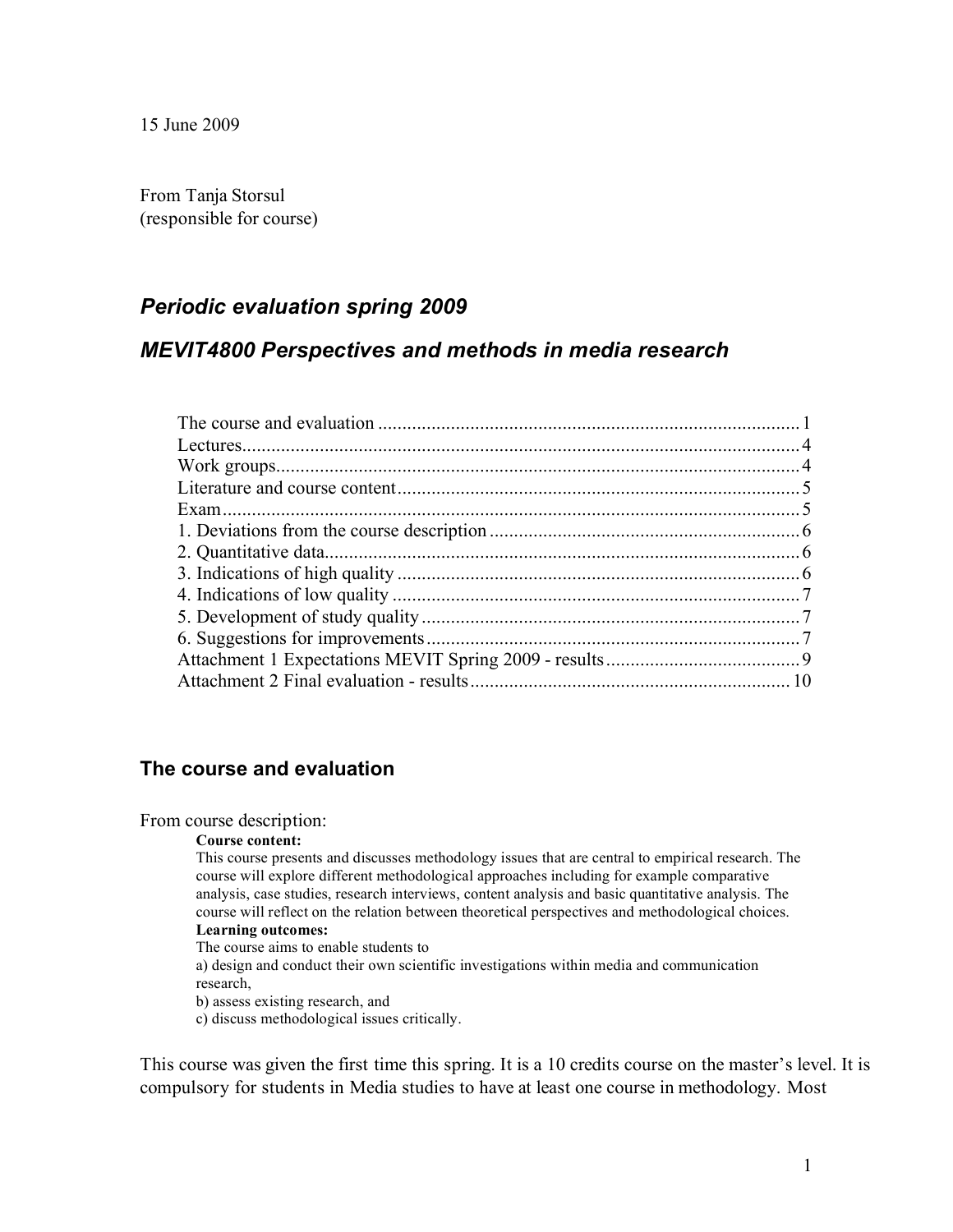students therefore take MEVIT4800.

The students have evaluated the course in three steps:

- They filled in a questionnaire about their expectations on the first lecture (attachment 1).
- They had a mid-term evaluation as an oral discussion.
- They filled in an online questionnaire after the lectures were completed (attachment 2).

On an overall level, the students had very high expectations to the course. On the first lecture, 32 out of 35 students answered that they expected that the course would be very useful or useful to them (attachment 1). These were expectations that were hard to meet. After all lectures were completed, 18 out of 27 students reported that the lectures had been useful or very useful (attachment 2). This, of course, indicates that the initial expectations were unrealistically high. It does, however, also demonstrate that there is room for improvement in the course and discussing this is the main purpose of this report.

The course aims to fill very many needs, and this is of course challenging. These are some of the main ambitions and challenges of the course:

Students with and without former training in methodology:

- Taking a course in methodology is obligatory for all master students and most master students take MEVIT4800. The course is intended to build on MEVIT2800, which is the course on methods on the bachelor level. MEVIT4800 should therefore be more advanced than the bachelor course and provide reflection on a higher level.
- The master students do, however, have a very varying background. Students who have taken their bachelor degrees at IMK, typically have MEVIT2800,. This is, however, a minority of the students. At the beginning of term the student's were asked what their background in methodology were (see attachment 1). Only 11 students out of 35 reported that they had such background from IMK. The others had no background (9 students) or other background (15 students). The other category was very diverse, consisting of students who reported that they had quite advanced courses in methodology – and students who had taken the introductory course provided at the beginning of term only (see below) and considered this their background.
- This situation was anticipated when planning the course. Two main measures were taken:
	- o The course was planned to be on a higher level than the bachelor course. Whereas the bachelor course was a toolbox course providing students with methods to handle empirical questions, the master course should be on a meta-level, reflecting on methodological choices and relations between theoretical and methodological issues.
	- $\circ$  To facilitate that students who did not have a background in methods would be able to follow the course, an introductory course was provided. This was an intensive course with three lectures given the week before the ordinary lectures began. The introductory course was designed as a very short version of the bachelor course and about 15 students attended this course.
- The ambition of integrating students with and without a background in methodology was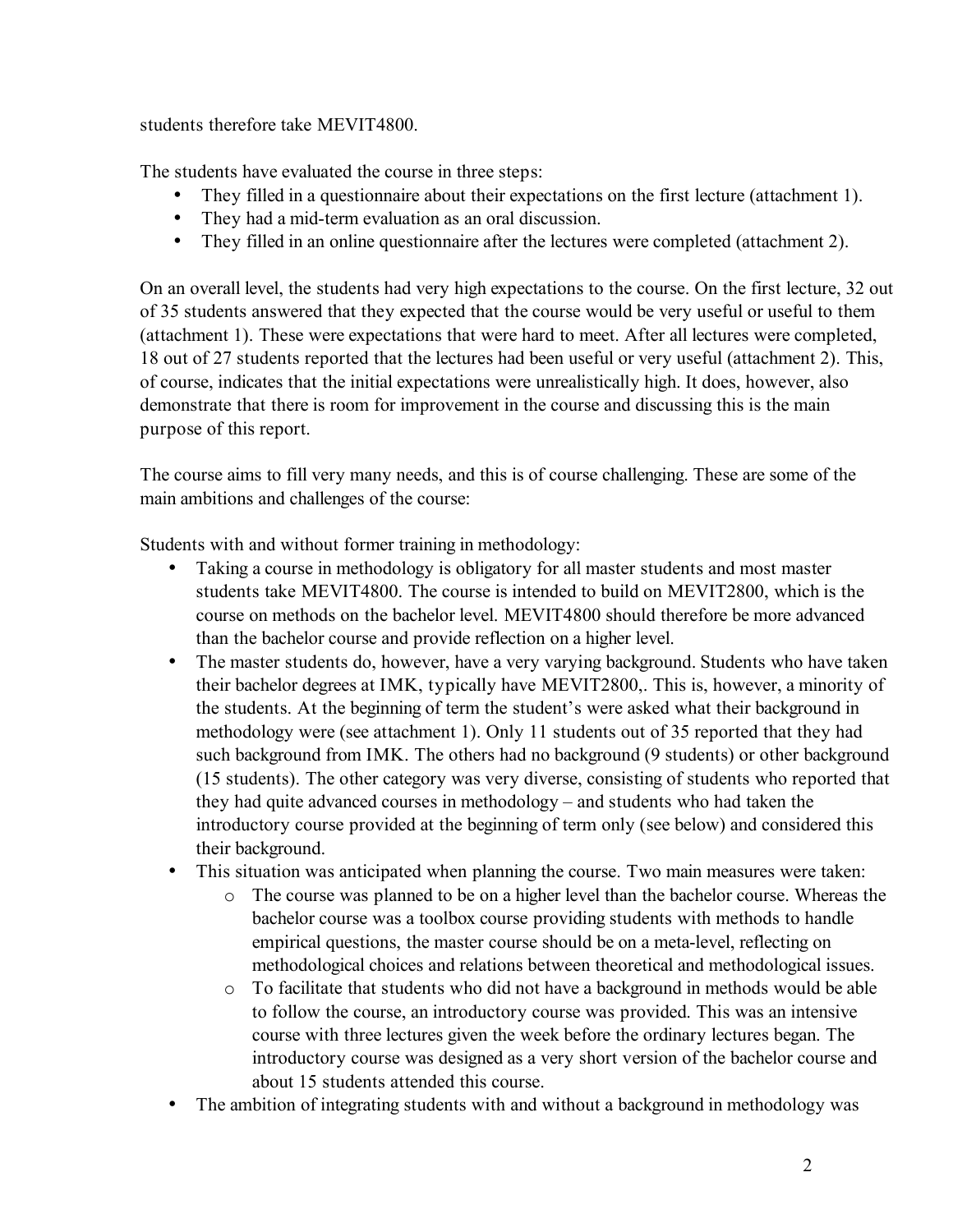challenging, yet possible. In the mid-term evaluation, many students were concerned that the course was a difficult course with very many concepts from various academic traditions. The course was difficult, but not impossible, for the students. As the exam results show, most students learned a lot through the course and mastered the concepts and issues very well.

Norwegian and international students

- The course was given to students at both the Norwegian and the International master programmes. The course was therefore given in English (but they could write their exams in Norwegian). This is the first time that a course that was obligatory in the Norwegian master programme is given in English only. Methodology is also considered a difficult course with very many difficult concepts which make language barriers extra challenging.
- At the first lecture, students were asked about their expectations towards having the course in English (attachment 1). 10 of the students answered that they found this good as they do not speak Norwegian, 16 of the students answered that they speak Norwegian, but that their English is good enough, and 9 students said that they found this challenging. Thus, there was a large minority who found it challenging that the course was given in English only.
- In the final evaluation, the students were asked how challenging it had been that the course had been held in English (attachment 2). 25 students answered this questionnaire. At this point, 4 students reported that this was very challenging and had made the course a lot more difficult, 8 students answered that it had been challenging, but had gone ok, 6 students reported that this was ok as their English was good enough, and 8 students answered that they don't speak Norwegian anyway.
- This indicates that having the course in English is challenging for quite a few of the Norwegian-speaking students. Most do, however, cope ok with this challenge. Further, many students do not understand Norwegian and need the course to take place in English. There seem to be three ways to cope with this challenge:
	- o Split the course in two and start providing a Norwegian course in addition to the English one. The exam results indicate that this is not necessary.
	- o Live with the challenge and continue providing the course in English only, but try to be very thorough in description of concepts. This may be a sufficient solution.
	- o Continue providing the course in English, and give all lectures in English, but facilitate a Norwegian-speaking work-group (there are two work groups and one could be in English and the other in Norwegian). This may be a good solution, but should be assessed against the effect this will have on making a division between the local and the international students.

Students with diverging master projects:

- Master students are recommended to take this course in the second semester of their Master studies. This means that they have already made a project description for their master project. Many students are therefore quite determined about what methods and methodological issues they want to explore, and which they find irrelevant.
- This was a concern we partly met through letting the students chose what issues to explore in their portfolio assignment. Apart from that we ignored this concern. The reason was that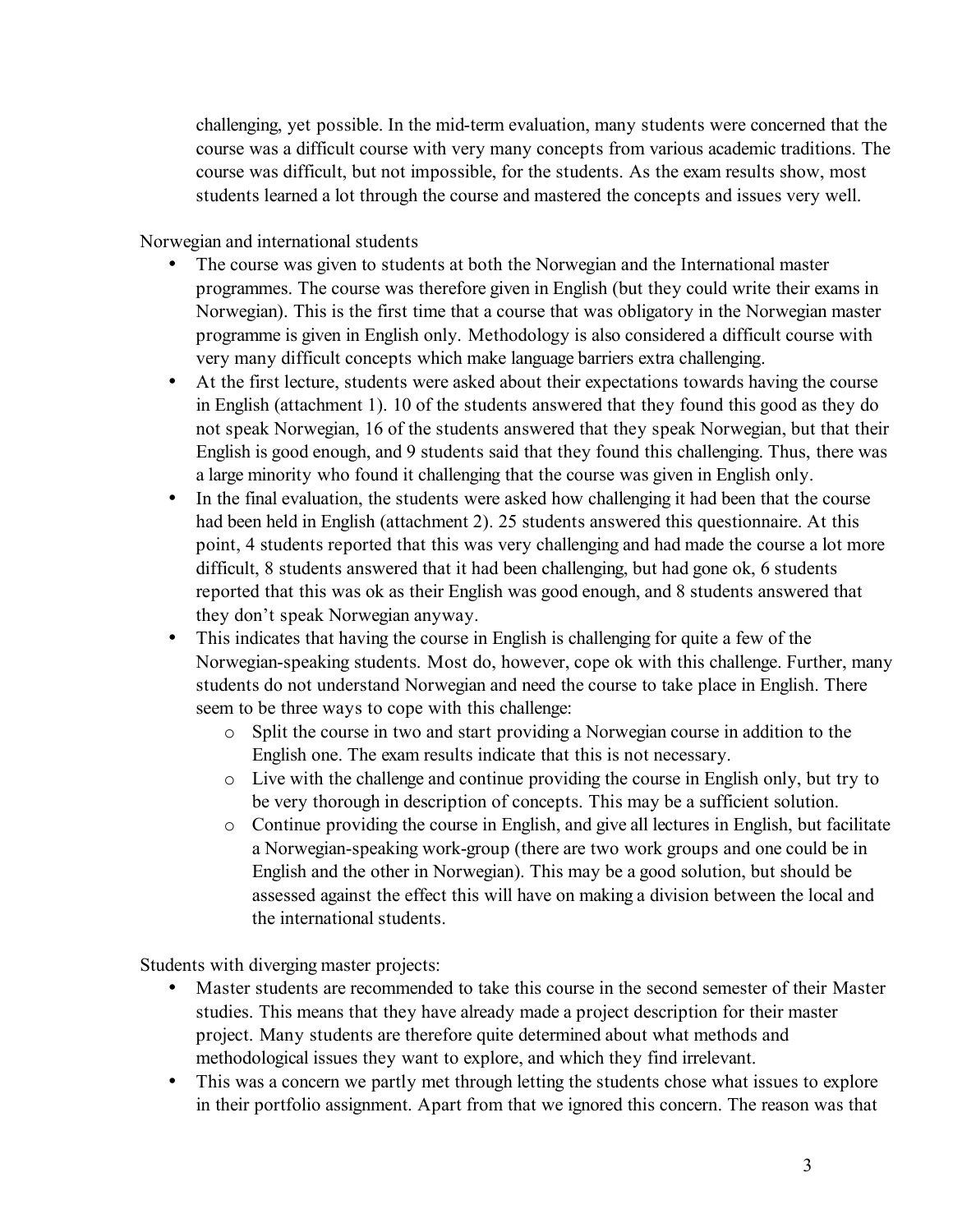general knowledge about methodological issues is useful anyway and also highly relevant for their later career.

#### **Lectures**

The full lecture plan is available here: http://www.uio.no/studier/emner/hf/imk/MEVIT4800/v09/undervisningsplan.xml

Before the ordinary lectures started, an introductory course for students who did not have any background in methodology was offered. This introductory course was given by Tanja Storsul and consisted of 3 lectures and was a mini-version key issues covered in MEVIT2800. About 15 students followed this introductory course.

The ordinary lectures consisted of 9 lectures given by 6 teachers (Tanja Storsul, Tore Slaatta, Kjersti Thorbjørnsrud, Sigurd Allern, Synne Skjulstad and Faltin Karlsen). About 30 students followed the **lectures** 

A majority of the students found the lectures useful. In the final evaluation, 18 of 27 students answered that the lectures had been very useful or useful (attachment 2).

The lectures covered many perspectives and approaches to studying media. This makes the course a bit fragmented, but it gives students a broad overview. More emphasis on overall issues of epistemology could have provided better links between the different approaches.

# **Work groups**

The plan for the work groups is available here: http://www.uio.no/studier/emner/hf/imk/MEVIT4800/v09/planworkgroup.xml

The students were divided into 2 work groups that both had 7 meetings all led by Kjersti Thorbjørnsrud. At the meetings they discussed issues from the lectures and reading list – and they discussed their portfolio assignment. All supervision for the portfolio assignments was given in the work groups.

The work groups were not considered as useful as the lectures by the students. In the final evaluation only 5 students answered that they found the work groups useful, 16 found them not useful, and 6 had not participated (attachment 2).

The students' written comments as well as the discussion in the mid-term evaluation indicates that there are at least two issues that could be addressed in order to improve the work groups:

• The students' expectations to the work groups vary considerably. By making the purpose of the work groups clearer at the beginning of term, the students may get more realistic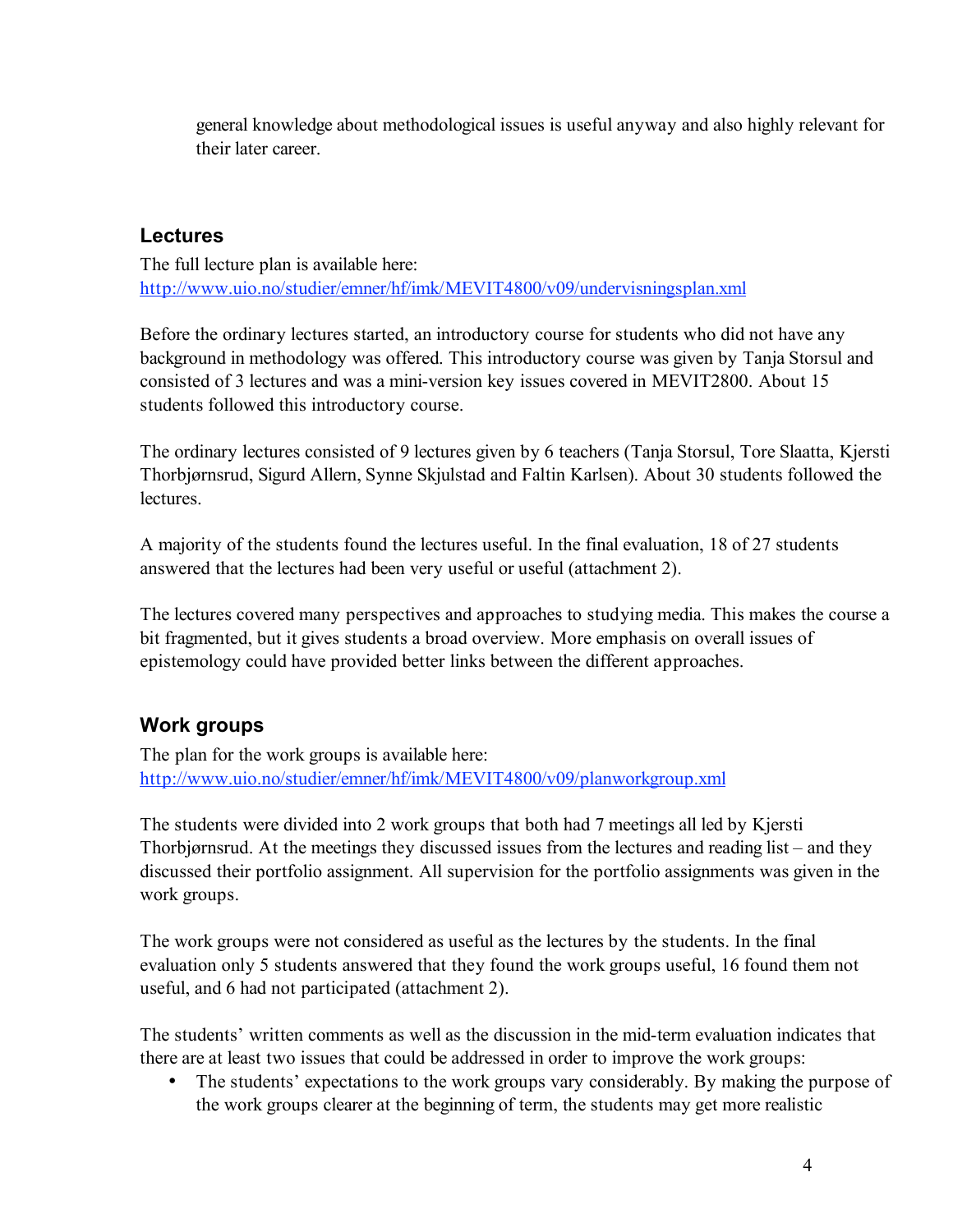expectations. Both the teacher responsible for the course and the seminar leader should address this.

• The students consider the course difficult and they ask for more time in work groups to discuss concepts and methodological approaches. In the future, the work groups should continue discussing both the portfolio assignment and concepts and issues from the reading list. The balance could, however, be changed a bit in order to allow more time for discussing methodological issues from the lectures and reading list. A good balance could be approximately 50/50 between discussing such concepts and issues – and the portfolio assignment.

# **Literature and course content**

The full reading list is available here: http://www.uio.no/studier/emner/hf/imk/MEVIT4800/v09/pensumliste.xml

The most important consideration behind the reading list was to find literature that would cover the issues of the course in a good way. Another concern was to avoid asking the students to buy very many different books with only some chapters to read in each. Very many articles were therefore selected from Bruhn Jensen's anthology.

Most students found the literature on the reading list useful. In the final evaluation 22 students answered that the literature had been very useful or useful, whereas 5 found it not useful and 1 did not know/had not read much (attachment 2).

The reading list should be critically reviewed for next term. Following feedback from students and lecturers, some suggestions would be:

- The reading list could be more thorough on epistemological issues.
- It should be considered to change the literature that covers textual analysis.
- Hellevik's book on causal analysis should be replaced by something that discusses issues of causal analysis and/or correlation analysis on a more overall level.
- Taylor's article on grounded theory should be replaced, for example by an article by Louise Madden from 2009.
- Consider if using the Bruhn Jensen anthology to such a large extent is the best solution.

## **Exam**

The exam consists of two exams that each count 50% of the final grade.

- Portefolio assessment.
- School exam (4 hours).

Both exams must be passed to receive a passing grade in this course.

The mix between a school exam that encourages students to learn all issues in the course, and a portfolio assignment that allows them to focus on an issue close to their own master project seems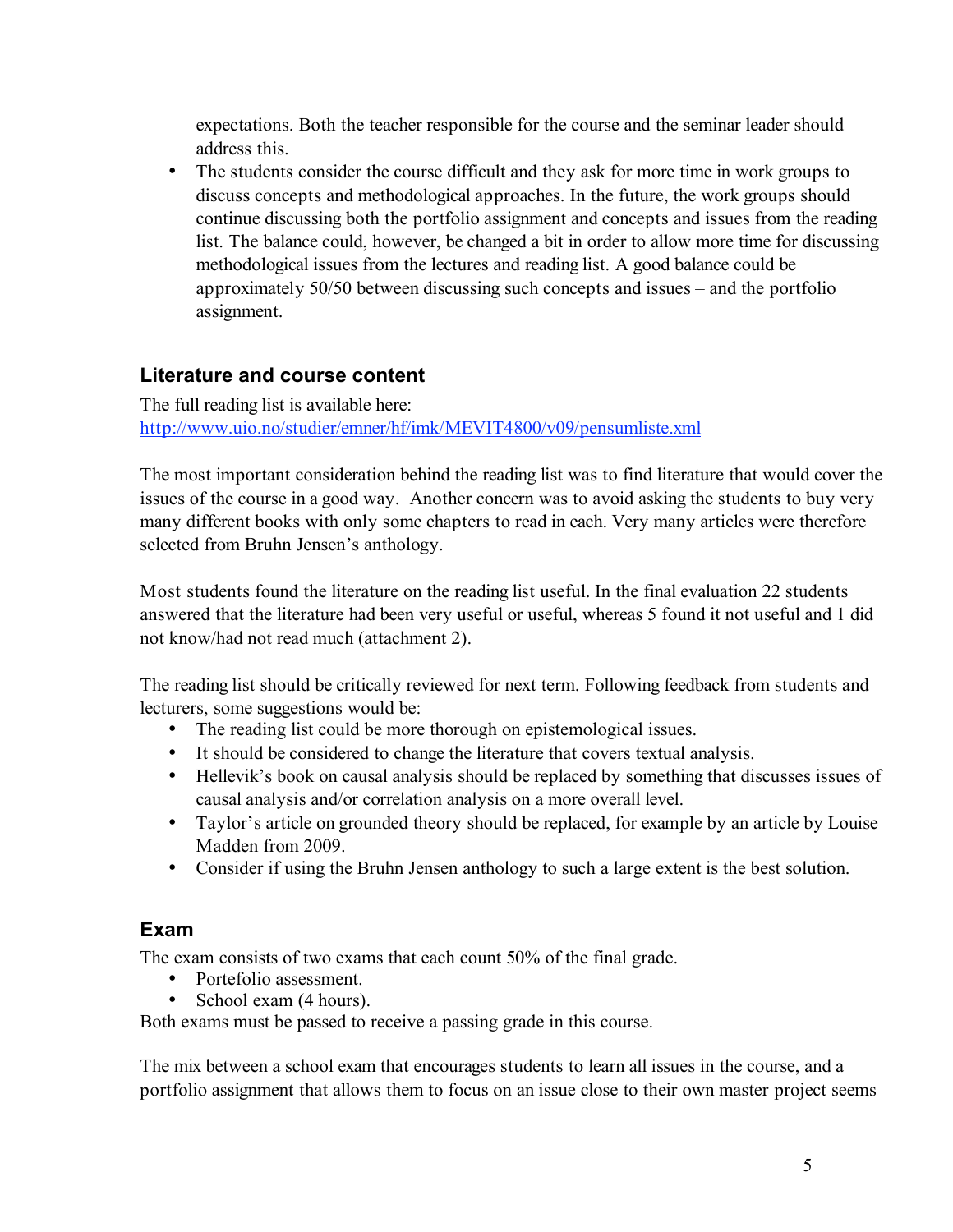to be a good strategy.

The portfolio assignment was supposed to be a methodological reflection on an empirical scientific enquiry (or a comparison of two). This was an assignment that made the students consider critically how methodology was used in a scientific work (or two) of their choice. It made it possible for very good students to use their knowledge, whereas it was a difficult assignment for students who did not master the course that well.

The portfolio assignment is described here:

http://www.uio.no/studier/emner/hf/imk/MEVIT4800/v09/undervisningsmateriale/Portef olio.xml

# **1. Deviations from the course description**

The course was held according to the course description.

## **2. Quantitative data**

44 students signed up for the course. 42 of these took the exam and 38 passed the exam. The 4 students who failed their exam all failed on the school exam.

#### **Grades:**

A: 5 students B: 19 students C: 10 students  $D \cdot 4$  students E: 0 students  $F: 4$  students No show: 2 students Total: 44 students

The exam results showed many good grades with 24 students getting an A or a B. This is partly a result of the final grade being the mean between the grade given at their school exam and the portfolio assignment in which the rule is that adding the grades should be to the students' advantage so that the mean between a B and a C is a B. Another and maybe the most important explanation for the good results is that very many students worked hard and managed to understand the complexities of the course. A third explanation may be that the exam was not difficult enough. The fact that 10% failed the exam may indicate otherwise but this is of course something that could be discussed.

## **3. Indications of high quality**

The students had high expectations towards the course – and even if the expectations were only partly met, most students found the course useful. The lectures and the reading list seemed to be what the students were most content with.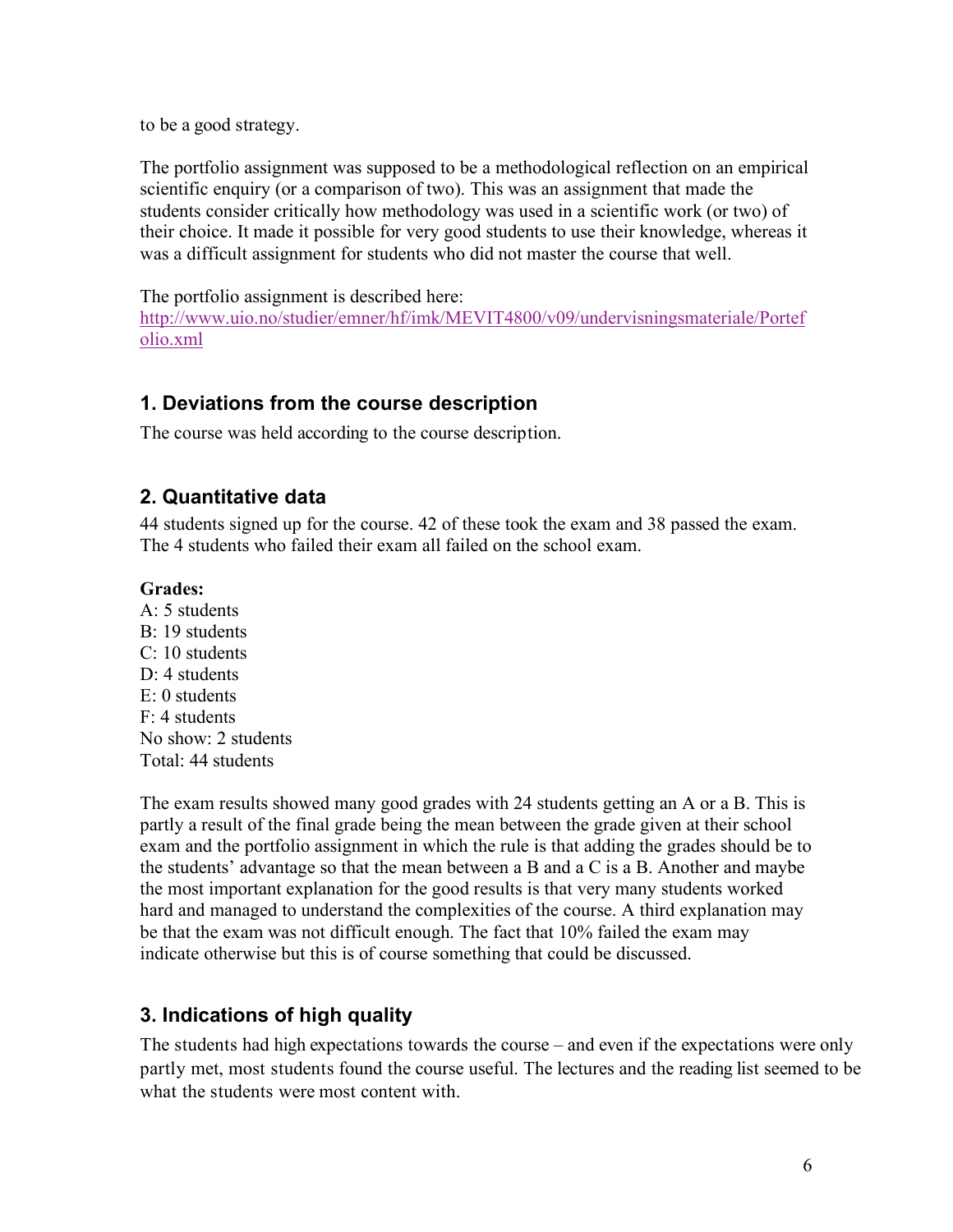Providing an introductory course for students that did not have the recommended background in methodology made it possible to let the course be an advanced course in methodology as we could expect that all students knew the basic issues before starting the course. It is important to continue providing such an introductory seminar.

The mix between a school exam and a portfolio assignment worked well. The portfolio assignment made it possible for students who had good knowledge of methodology to use this in a constructive manner, whereas students who did not master the course well had difficulties. This was an intended effect.

The seminar leader that led the work groups was highly qualified (PhD). This was a big asset in a quite difficult course that aimed to give the students a broad overview of many methodologies.

# **4. Indications of low quality**

The students were least content with the work groups. This does, however, not necessarily mean that the quality was low. Developing good work groups/seminars for students with very different expectations to what work in a work group should be is a challenge. As discussed above, suggestions for future courses is to make the purpose of the work groups clearer and also to shift the focus a bit so that the groups focus more on issues from the lectures and reading list.

## **5. Development of study quality**

The course was given for the first time. In order to work on improving study quality through the semester, we had extra evaluations of the course. The introductory and mid-term evaluation gave important information for developing the course. For example, the information that having the course in English was considered a challenge by a large minority of the students was useful to focus more on explaining some concepts. The information from the mid-term evaluation about the seminars was useful in order to adjust these.

# **6. Suggestions for improvements**

The purpose of the work groups should be made clearer at the beginning of the course. The work groups should also change focus a bit so that they focus somewhat more on issues and concepts from the lectures and reading list. A 50/50 ratio between discussion of issues and concepts from the lectures and reading list – and on the portfolio assignment – would be a good balance.

The reading list should be reviewed and necessary changes made. Some suggestions are mentioned under the heading "reading list" above.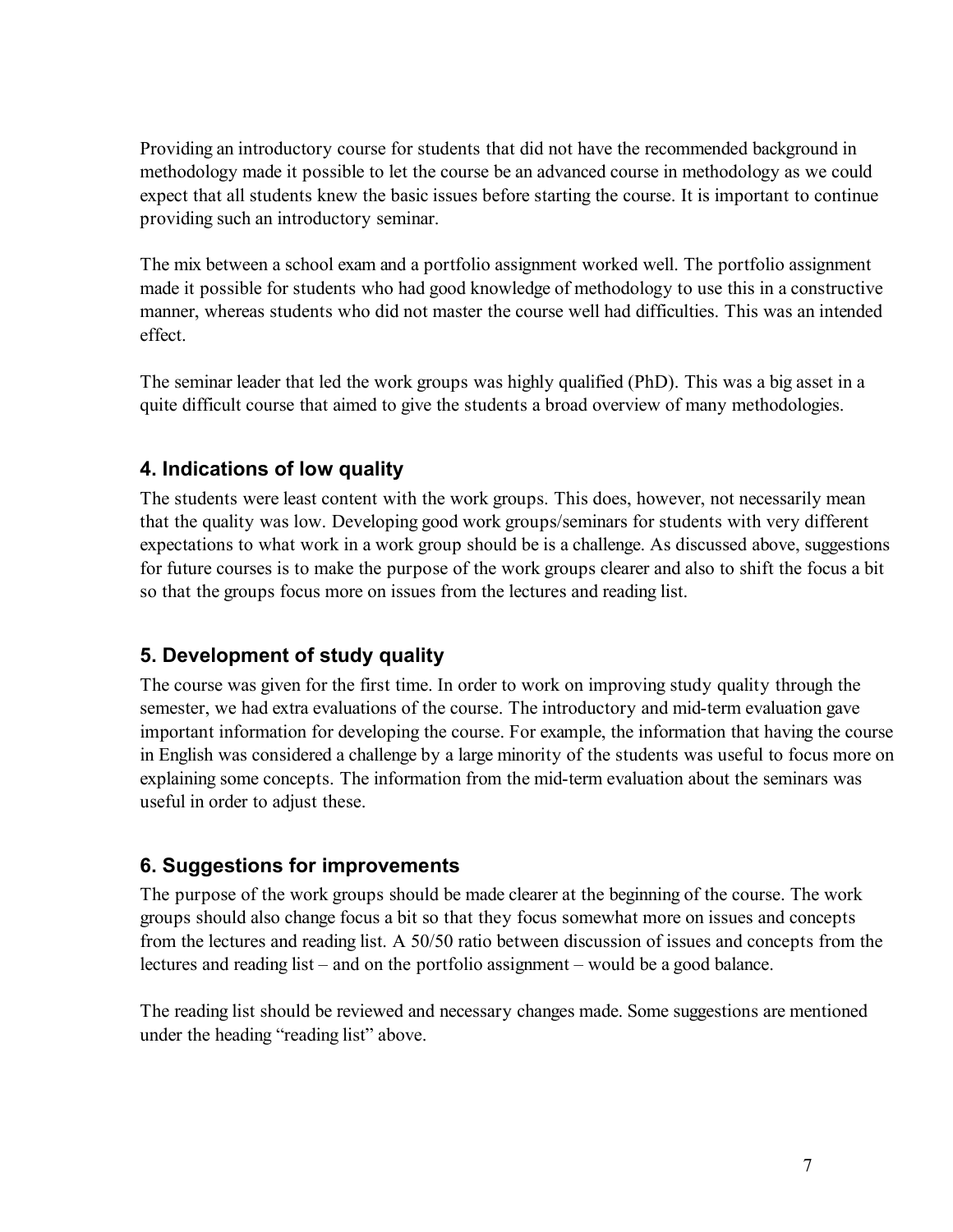The language issue is a serious one. It is important that concepts are explained well so that all students understand them. It could be considered to separate the work groups so that one of them is in Norwegian only and the other is in English.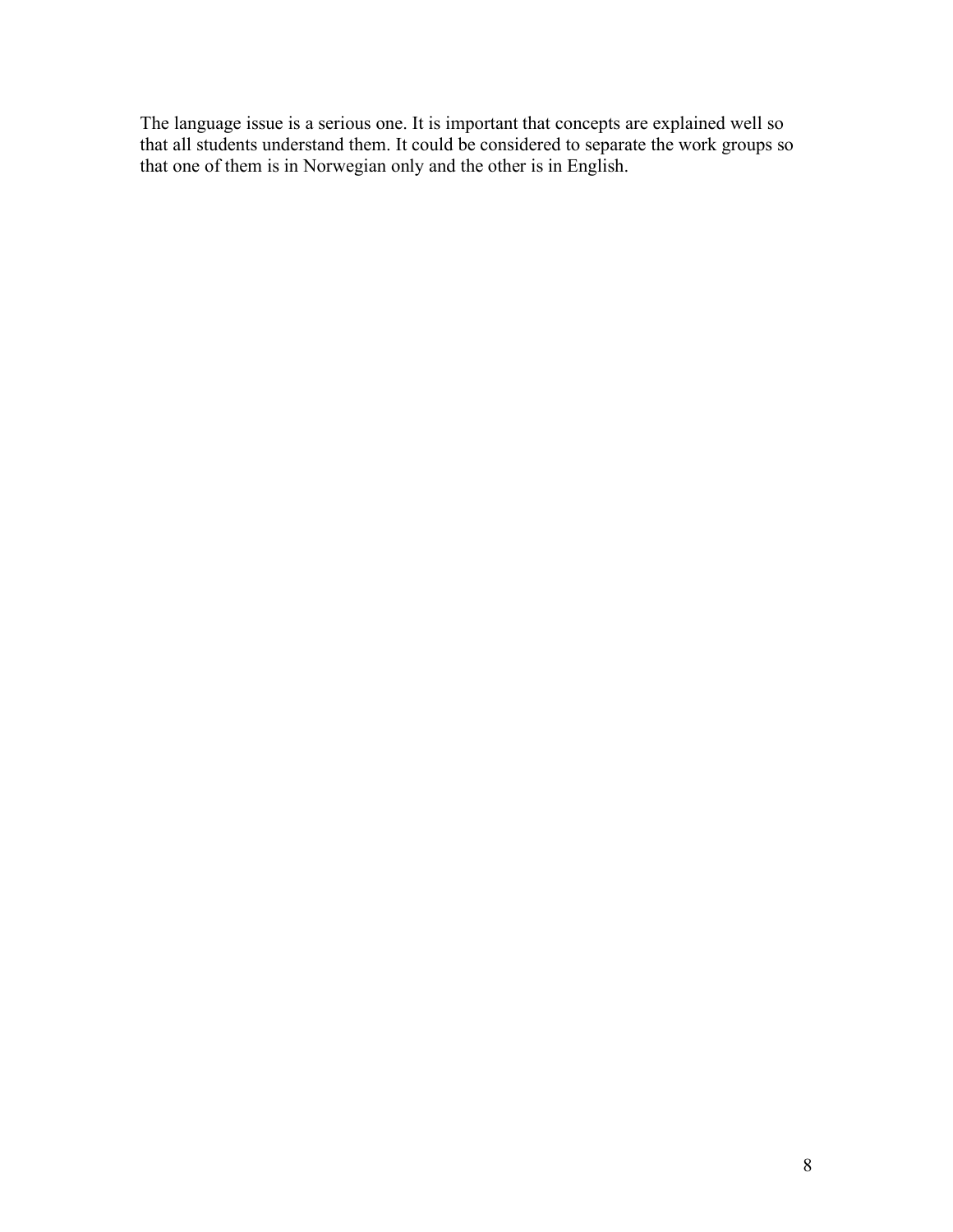# **Attachment 1 Expectations MEVIT Spring 2009 - results**

| In general                                          |           |                    |                        |
|-----------------------------------------------------|-----------|--------------------|------------------------|
| How useful do you expect this course to be for you? |           |                    |                        |
| <b>15</b> Very useful                               | 17 useful | 1 not very useful  | <b>2</b> waste of time |
| Background                                          |           |                    |                        |
| What background in methodology do you have?         |           |                    |                        |
| 2 Methodology in MEVIT1310                          |           | <b>9 MEVIT2800</b> | <b>9</b> No background |
|                                                     |           |                    |                        |

#### Language

What do you think about having this course in English

- **10** Good, I don't speak Norwegian
- **16** Good, I speak Norwegian, but my English is good enough

**9** Challenging